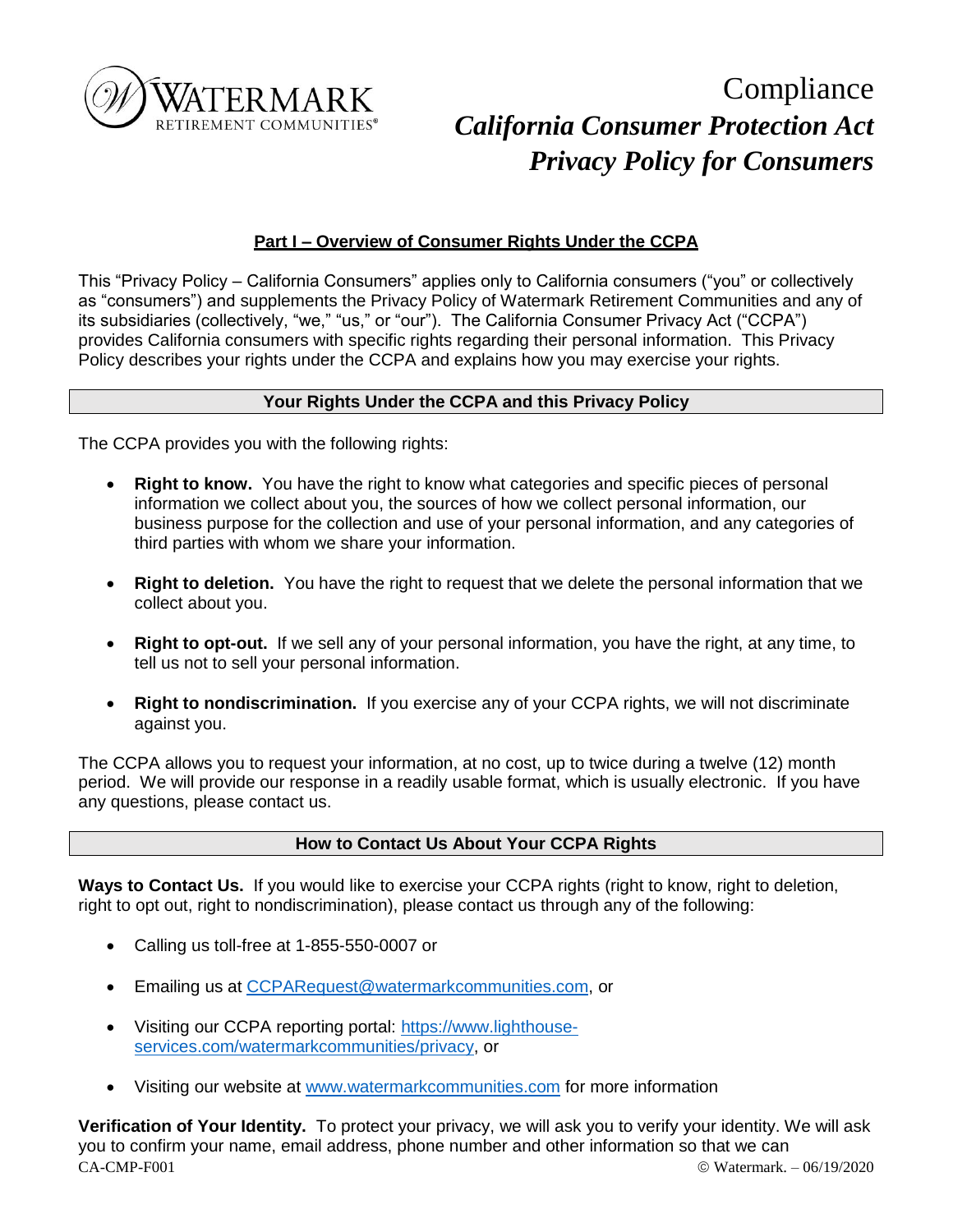reasonably confirm your identity. We will not share any information until we can reasonably confirm your identity.

## **Our Response Time to Your CCPA Request**

- **Response Time.** We will respond to your request within forty five (45) days from when you contacted us.
- **Response Time for Complex Requests.** If you have a complex request, the CCPA allows us up to ninety (90) days to respond. We will still contact you within forty five (45) days from when you contacted us to let you know we need more time to respond.

We provide more detailed information below about your specific rights under the CCPA.

#### **Part II – Detailed Explanation of Consumer Rights Under the CCPA**

#### **Right to Know About Personal Information Collected, Disclosed or Sold**

- **Your Right to Know.** You have the right to know what personal information we collect, use, disclose, and/or sell.
- **Response Contents.** Our response will contain the following information from the previous twelve (12) months:
	- o Categories of personal information we collected about you.
	- o The specific pieces of personal information we collected.
	- o The categories of the sources of the personal information.
	- $\circ$  Our business or commercial purpose for collecting your personal information.
	- o Any third parties we shared your personal information with.
	- $\circ$  Whether or not we sold any of your personal information. If we sold any of your personal information, our response will tell you what information we sold, who we sold the information to, and why we sold the information.

#### **Right to Request Deletion of Personal Information**

- **Your Right to Deletion.** You have the right to ask us to delete your personal information that we have collected and shared with our service providers.
- **Information We May Keep.** The CCPA allows us to keep your personal information that we need to provide you with goods and services, detect security risks, fix any errors, exercise free speech, use your information lawfully for our internal purposes, and to comply with the law.

### **Right to Opt-Out of the Sale of Personal Information**

 **Your Right to Opt-Out.** If we sell any of your personal information, you have the right, at any time, to tell us to stop.